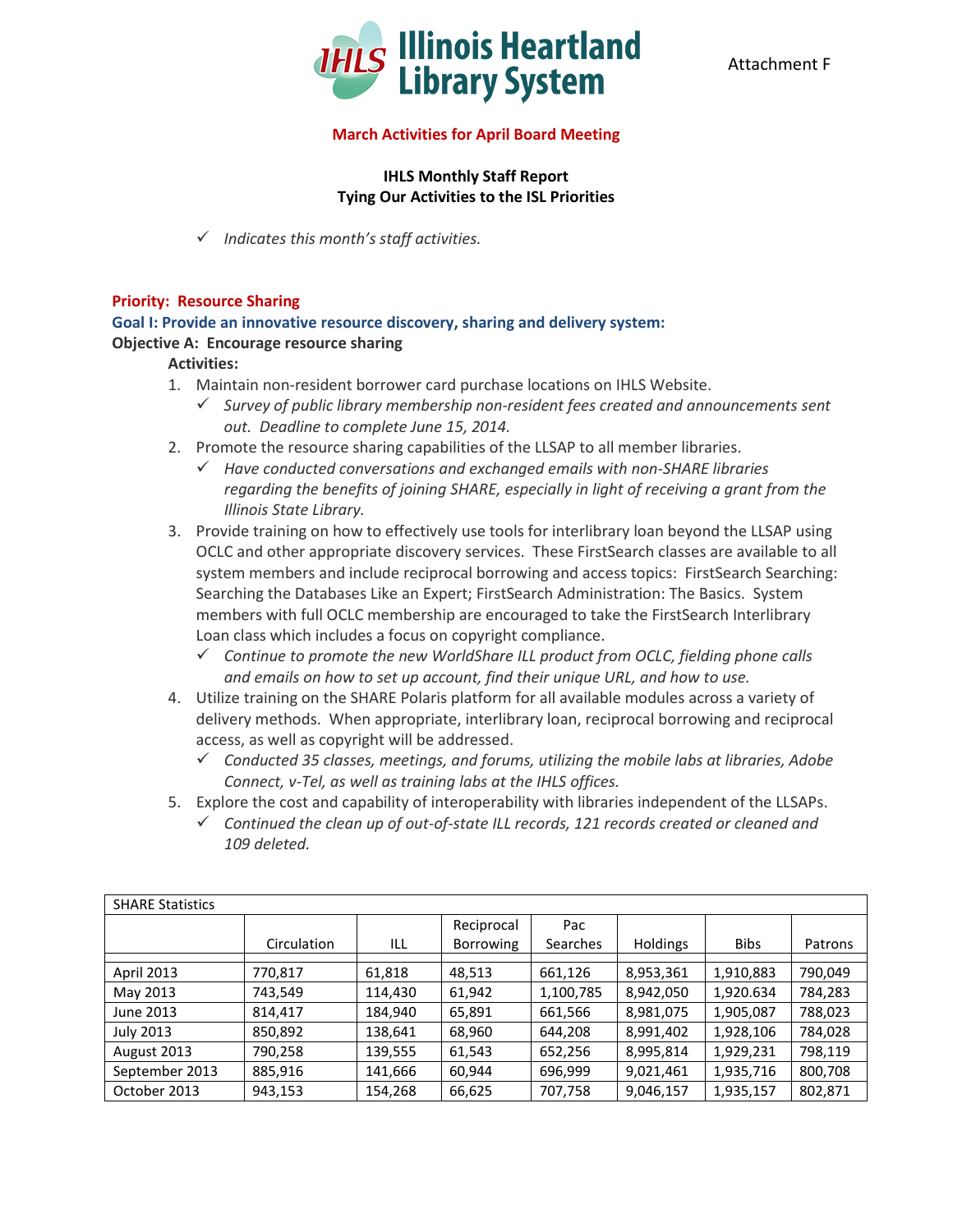| November 2013 | 831.585 | 135.707 | 58.710 | 623.768 | 9.066.327 | 1.934.896 | 804.875 |
|---------------|---------|---------|--------|---------|-----------|-----------|---------|
| December 2013 | 719.734 | 120.643 | 51.533 | 557,802 | 9,062,746 | 1,931,142 | 807.509 |
| January 2014  | 827.562 | 143.710 | 60.069 | 692.213 | 9,058,711 | 1,884,609 | 808.450 |
| February 2014 | 802.661 | 140.364 | 55.648 | 650,213 | 9,058,711 | 1,884,609 | 805.634 |
| March 2014    | 886.973 | 153.957 | 61.457 | 727.703 | 9,065,928 | 1,884,067 | 803.207 |

# **Objective B: Provide a framework for members to participate in a state-of-the art integrated library system**

# **Activities:**

- 1. Develop a mature Memorandum of Understanding/Agreement for all LLSAP participants. *Revised the MOU for transitional members, as a result of changes caused by obtaining the Resource Sharing grant.*
- 2. Act as legal and financial authority for SHARE.
	- *Presented first draft of SHARE FY15 budget to the IHLS Board of Directors.*
- 3. Account for the reserve funds for each legacy LLSAP.
	- *Distributed February SHARE financials to the SHARE Policy and Finance/Fees Committee.*
- 4. Evaluate the impact of the new uniform cost-sharing formula on all LLSAP members and consider a modified formula for FY2015.
	- *Presented proposed SHARE fees for FY2015 to the SHARE Policy and Finance/Fees Committee.*
	- *Presented proposed SHARE fees for FY2015 that were approved by the Policy and Finance/Fees Committee to the SHARE Executive Council.*

5. Participate in the Statewide E-Books Grant opportunity by implementing a SHARE 3M Cloud available to all SHARE members. Non-SHARE members will have the opportunity to participate in the Baker & Taylor Axis 360 consortium supported by RAILS.

- *Five new libraries began participation in the 3M Cloud Library shared collection on March 1, 2014 (3 public and 2 school).*
- *1,674 unique patrons accessed the 3M Cloud Library shared collection in the month of March and 5,214 items were circulated.*
- *383 items were added to the collection including multiple copies of popular titles, patron requested wish list items, and newly released popular items.*
- *The IHLS eRead Illinois E-book Trainer/Coordinator held 4 virtual training sessions regarding the basic use of the 3M Cloud Library app and using the 3M Shopping Cart. Ten library staff members from participating libraries attended these sessions.*
- *Four Technology Petting Zoos were held at participating libraries to give staff members a chance to become familiar with various devices and the 3M Cloud. 31 staff members attended.*
- *Ongoing conversations with 3M and Polaris regarding filtering out adult content for school libraries were held this month with the hope of implementing a solution in April or May.*

6. Promote, as resources allow, new membership in the SHARE LLSAP. Promote the benefits of membership in the SHARE LLSAP through the following lev3els: Full, Transitional, Affiliate and CARLI Affiliate. Transitional and Affiliate members request materials through the SHARE PAC (public access catalog) by using an institutional membership library account, and receive delivery of materials through the IHLS courier service. Collections of Transitional and Affiliate members are not available in the SHARE PAC and IHLS will continually consider opportunities to more fully involve these members in resource sharing.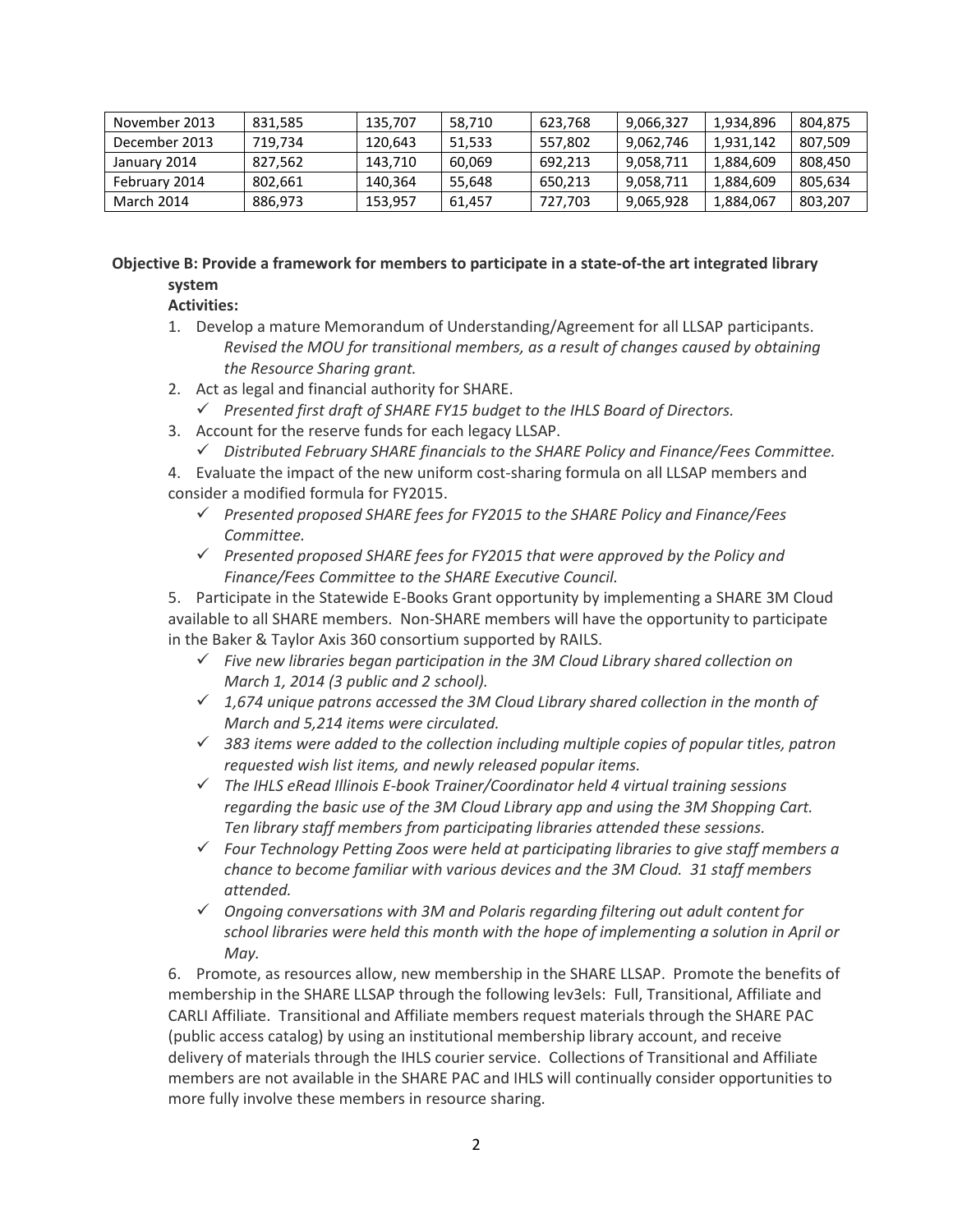*Added one new transitional member (Vance Township Library).*

7. Continue to support the SHARE Helpdesk to track concerns and technical issues with the Polaris software.

 *IT Staff continue to monitor and resolve issues. The IT Staff closed ~79 tickets that were entered into the helpdesk system. Many other calls came in that didn't get recorded in the system.*

8. Continue to offer SHARE member libraries a special IHLS/SHARE group purchase price for common third-party database products (e.g., Gale, Ebsco, Library Ideas, World Book). Available products and pricing information will be funneled through SHARE staff to all SHARE members. Ordering and invoicing will be coordinated by SHARE staff, thereby providing an incentive to vendors. A 1% handling fee is assessed for cost recovery.

 *Presented offers from GALE for public libraries, EBSCO for public and school libraries; Mango Languages for all library types.*

9. Continue to provide a SHARE web site that includes links to training modules and support materials in a variety of formats.

- *Information is added to the website daily.*
- 10. Provide software and technical support for members of the LLSAP.
	- *IT Staff are called upon by many library staff and IT professionals to assist in troubleshooting issues.*

### **Objective C: Ensure the integrity of records.**

### **Activities**

1. Support a Cataloging Center operation for the SHARE LLSAP members for copy and original cataloging for MARC bibliographic records and the creation of local authority records to enhance recovery. Service options are: Cataloging Library (Full member meets continuing education requirements for cataloging staff and performs own cataloging); Barcoding A Library (Full member sends all new materials to Center for copy and original cataloging and assessed fee based on percentage of library's material budget); Barcoding B Library (full member sends new materials as needed for original cataloging and assessed fee of \$10 per item cataloged). Any item that meets the Cataloging Maintenance Center's (CMC) eligible collections criteria for free cataloging is passed on to the CMC.

- *Cataloged over 1200 items for member libraries.*
- 2. Provide appropriate training for copy cataloging.
	- *Hosted several workdays that allow libraries to work individually with SHARE BS staff on cataloging issues.*
	- *With the SHARE Bib and Cataloging Standards Committee, reviewed training and what is essential for catalogers.*

# **Objective D: Operate Cataloging Maintenance Centers on behalf of libraries in Illinois.**

### **Activities:**

1. Prepare Resource Description and Access (RDA) best practice guidelines for information resources in all formats and make them available via WebJunction.

*Worked on the second draft of this document.*

2. Fulfill NACO (Name Authority Cooperative Program of the PCC) obligation by creating a minimum of 100 name or uniform title authority records per year.

- *Created 12 NACO authority records.*
- 3. Continue support of LLSAP database cleanup efforts in Illinois.
	- *Worked with 2 LLSAPs to determine which files will be needed for cleanup.*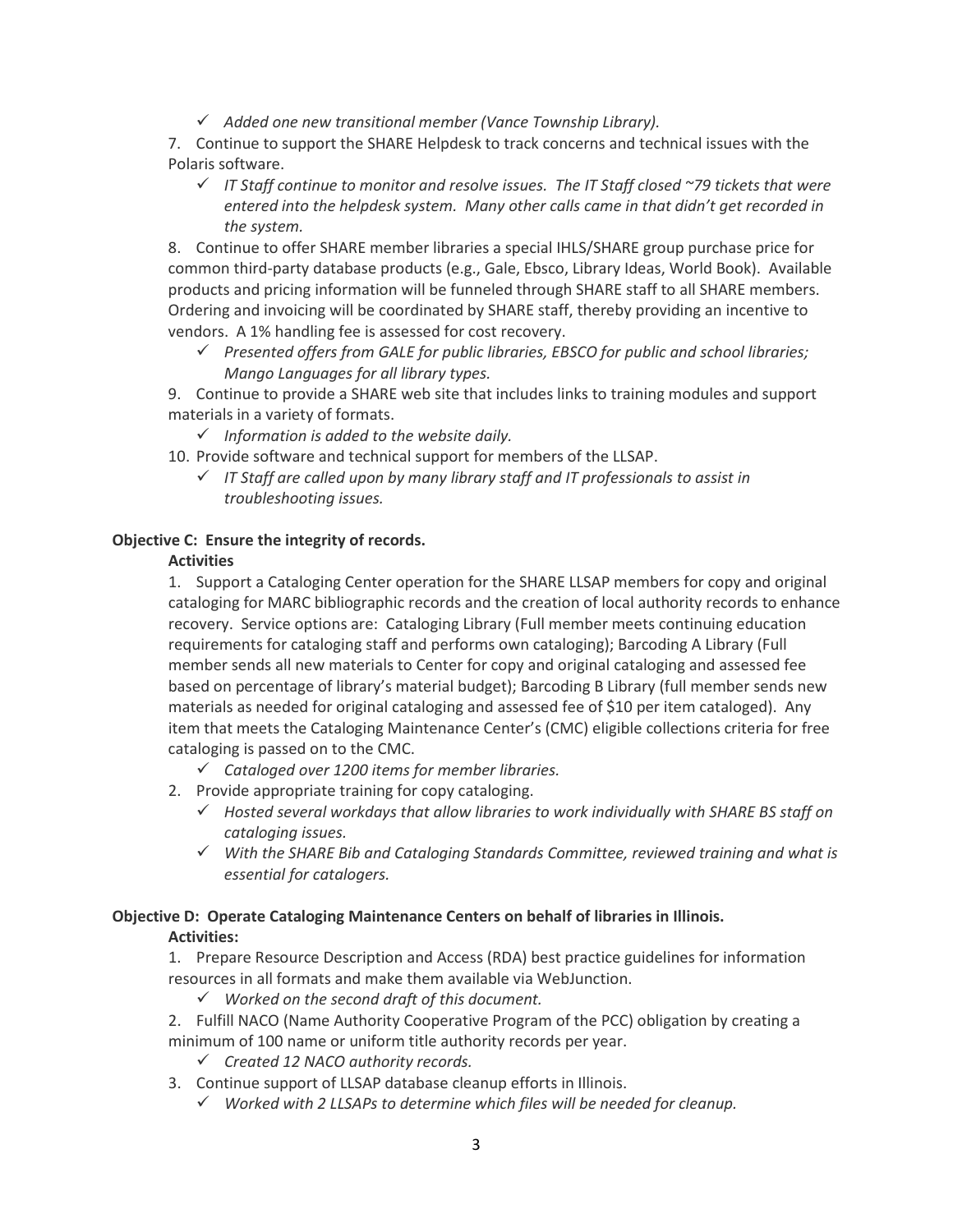- 4. Develop two cataloging workshops to be made available in an online format.
	- *Checked with the State library concerning what format these workshops should be in.*

**Goal II: Provide a sustainable delivery system that provides the best service possible for Illinois libraries and its users.**

**Objective A: Ensure that IHLS delivery of library materials is accurate and timely, and meets member needs.**

# **Activities:**

1. Sort materials daily to ensure all materials are distributed during the next scheduled delivery.

*All of our hubs are compliant with this.*

2. Develop methods to deliver training to member libraries on labeling, packaging, and other preparation of library materials with the goal of improving delivery time.

*Working on a "Welcome to Delivery" packet.*

| March 2014     | Delivery picked up<br>/delivered | <b>ILDS Delivery</b><br>Items to Hub | <b>ILDS Delivery</b><br>Items from Hub |  |
|----------------|----------------------------------|--------------------------------------|----------------------------------------|--|
| Champaign      | 164,510                          | 40,188                               | 34,626                                 |  |
| Decatur        | 115,887                          |                                      |                                        |  |
| <b>DuQuoin</b> | 81,012                           | 17,289                               | 20,470                                 |  |
| Edwardsville   | 202,426                          | 35,009                               | 37,348                                 |  |

# **Objective B: Leverage existing delivery resources.**

# **Activities:**

- 1. Evaluate the current delivery routes for delivery efficiency.
	- *Have begun to map out current routes, will evaluate.*
- 2. Implement a replacement schedule for delivery vehicles for FY2015, with fleet replaced when mileage exceeds 200,000 miles.
	- *Replacing 4 courier vans, 2 staff vehicles.*

### **Priority: Talking Book Program**

**Goal: Provide good customer service and well-maintained machines to patrons of the Talking Books Program.** 

#### **Objective: Support the statewide machine lending program located in Carterville Activities:**

- 1. Contract with the Illinois State Library to manage statewide services.
	- *Required monthly reports were submitted to the National Library Service.*
	- *Obtained extension from the Illinois State Library for LSTA grant funding third quarterly report.*
- 2. Serve all persons eligible for service within the state of Illinois as stipulated in the agreement with NLS.
	- *C1-83*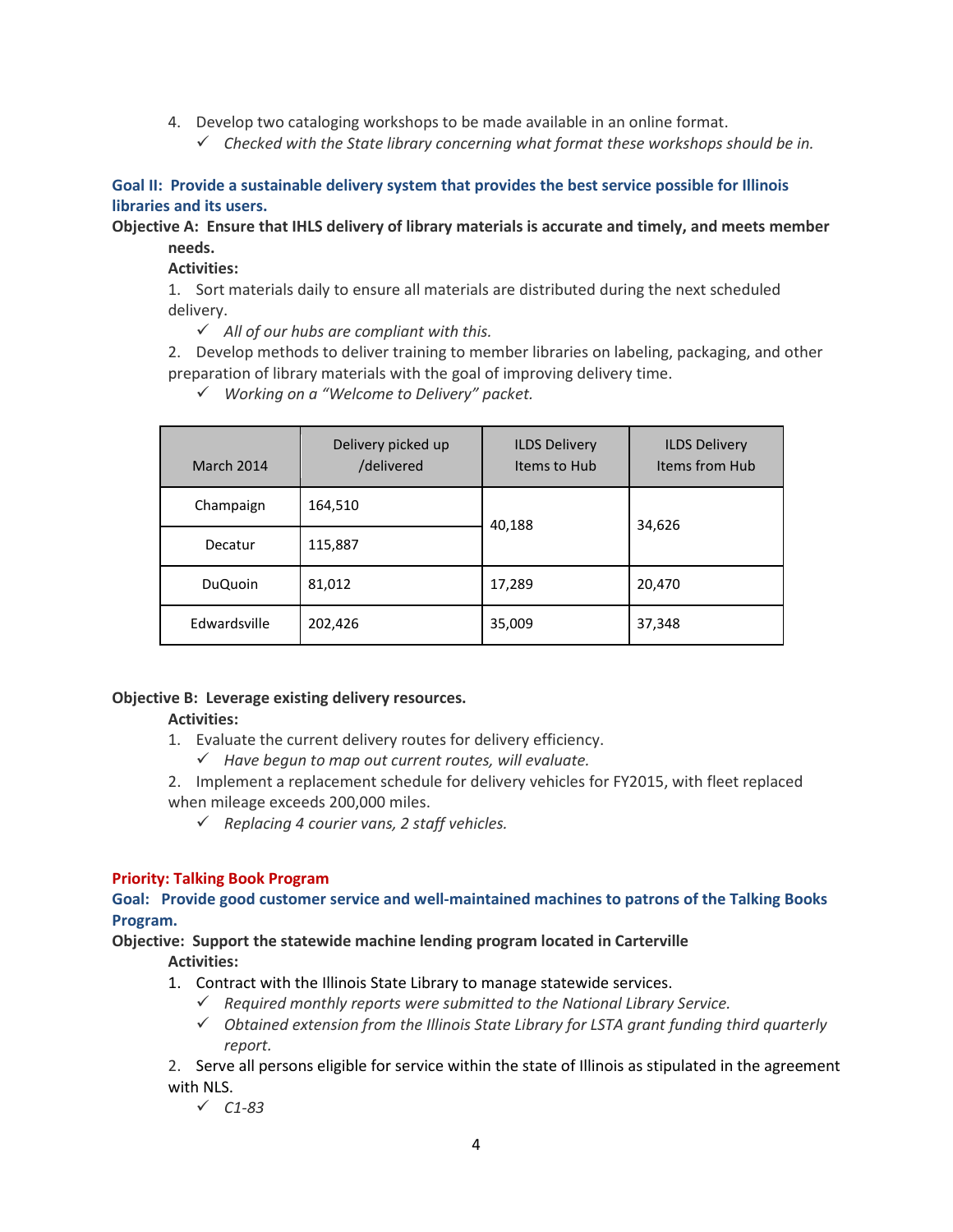- *DA1-87*
- *DS1-167*
- *Staff responded to 19 BARD inquiries during the month of March.*

3. Participate in the planning, coordination and evaluation of Illinois Talking Book Service, and ensure appropriate provision of services by staying informed of current procedures and trends related to Talking Books, the National Library Services/Library of Congress and librarianship in general.

- *3/4/14 Participated in a monthly conference call for the planning of the Conference for Illinois Parents of Children with Vision Loss.*
- *3/8/14 Participated in the conference for Illinois Parents of Children with Vision Loss.*
- *3/11/14 Gave presentation of Illinois Talking Book and Braille Service to Perry County Historical Society.*
- *3/13/14 Participated in online training session for eRead Illinois to learn how to better assist Talking Book patrons who sign up to use the service.*
- *3/21/14 Participated in Illinois Talking Book and Braille Service Director's meeting in Springfield, Illinois.*

4. Ensure the efficient and successful provision of service in accordance with the Revised Standards and Guidelines.

- *Filled all requests for machines and equipment within 2 business days of receipt.*
- *Responded to all BARD inquiries in a timely and efficient manner.*

### **Priority: Provide timely and pertinent information to member libraries.**

**Goal: Communications among member libraries and partners.**

**Objective: Provide various mechanisms to ensure good communications among member libraries and partners**

### **Activities:**

1. Visits to 15% of our more than 550 agencies would give IHLS staff the opportunity to arrange approximately 70 on-site visits. After a hiatus of almost three years from this valuable activity, a particular area of focus would be those library agencies that have recently seen a change in leadership. Another target audience would be those libraries facing any challenges that might impact their membership status and their ability to receive system services. Also in consideration would be conversations with library boards or other administrative bodies who might request that information from IHLS.

 $\checkmark$  On March 11<sup>th</sup>, Ellen Popit met with prison librarians at John A. Logan College to discuss *system membership and system services.*

2. Maintain an interactive website to assist member libraries in effective utilization of IHLS services and promote member forums.

- *Maintain and update IHLS and SHARE websites.*
- *Reconfigure delivery route pages to allow searching.*
- *Made updates to the CMC page on the website.*
- *Added new OCLC ILL section to website.*
- *Created board elections survey.*

3. Utilize web conferencing tools to support member communications such as Connect with Leslie which uses the Adobe Connect platform.

 *We are evaluating other platforms for video conference as well. Products like Zoom offer integration with H.323 services like our video conferencing system.*

4. Investigate feasibility of membership web portal to consolidate information that is relevant to each member.